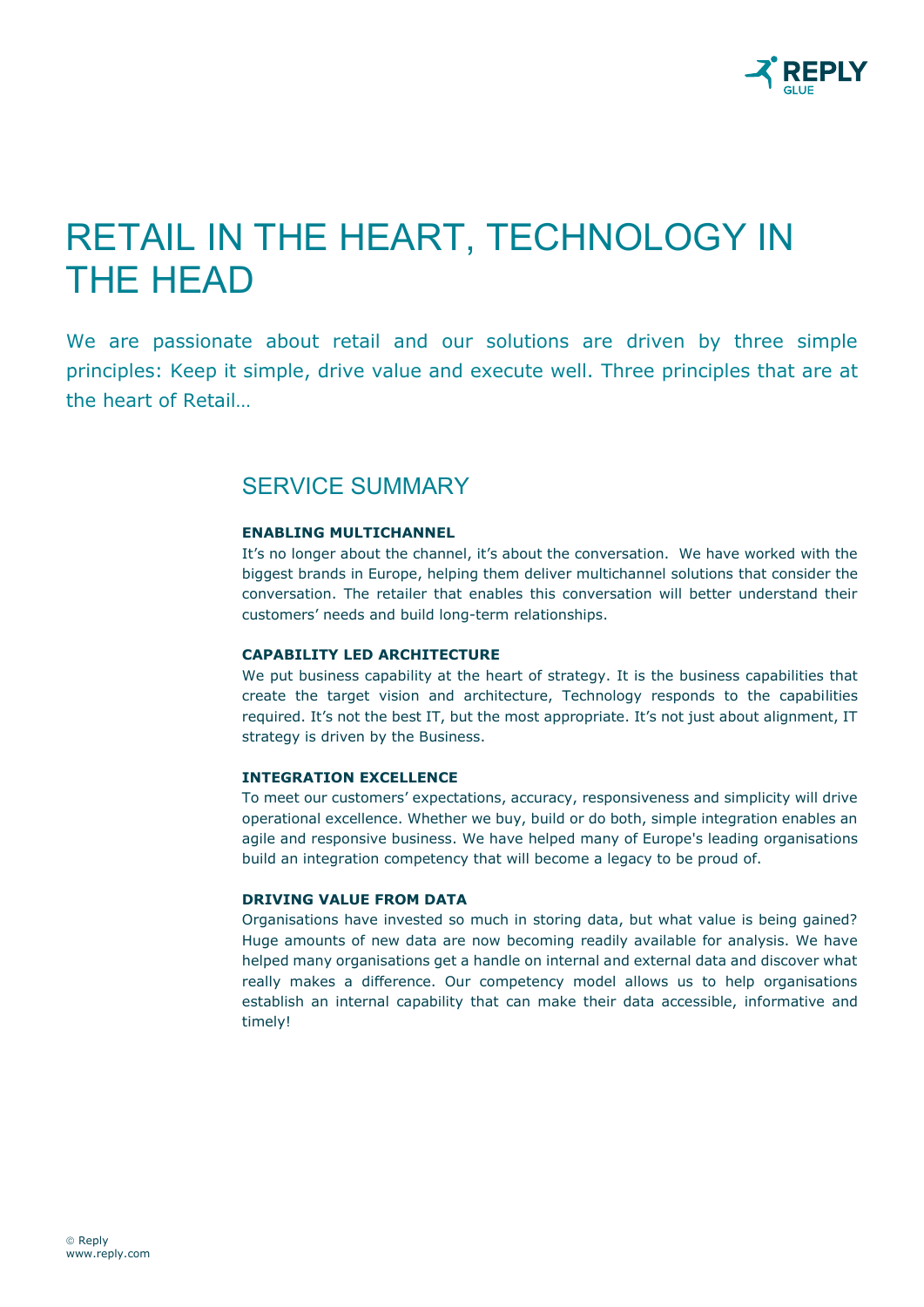Glue Reply is a leading European consultancy, specialising in simple solutions that really do drive value for Retail and Consumer organisations. We work with organisations of all shapes and sizes, from specialist consumer goods organisations and specialist retailers to some of the largest multi-format retailers in Europe. Credibility is king in retail, so our hands-on retail experience goes a long way in helping our clients trust that we understand the challenges they face.

We have helped many leading Retail and Consumer organisations with their technology roadmaps, strategies and implementation of those strategies. We are pragmatic in our approach and this allows us to drive business value from IT investment. Our solutions drive operational excellence; be it in the supply chain, in store or delivering on customer expectations.

We are at the beginning of a Retail revolution … where the customer is driving the service they want, the provenance they expect, the products they like and how they want to engage with us. To survive this revolution, we must understand both Retail and Technology, as they will become inseparable.

# MULTICHANNEL OR PROXIMITY COMMERCE

Most retailers now sell across many channels – from traditional stores to the Internet. In many instances, the online channel has been developed as a separate business unit within the organisation. But the multiplicity of channels is commonly associated with fragmented operations, resulting in an inconsistent experience to customers:

- confusing product and price information
- complicated and conflicting promotions
- divided inventory
- organizational rivalries

So there is a great interest in bringing these disparate channels together into a coherent channel-agnostic experience. Some people call this Omnichannel. We call it Proximity Commerce.

Channel integration provides the following benefits:

- clear and consistent product information
- improved customer insight
- coordinated product promotions and marketing campaigns
- supply-side economics of scale, from buying to inventory management

Although many retailers initially feared that the different channels would compete for the customer purse, successful retailers have found the exact opposite. The omnichannel customer is more engaged, displays higher brand loyalty, and typically buys more across all channels. So channel integration is seen as the royal road to business growth.

Work has been done in some organisations to bridge this gap under the banner of "cross channel", which promoted integration amongst channels. Now a new revolution is upon the retail sector which is brought upon by the phenomenon of social media and mobile devices.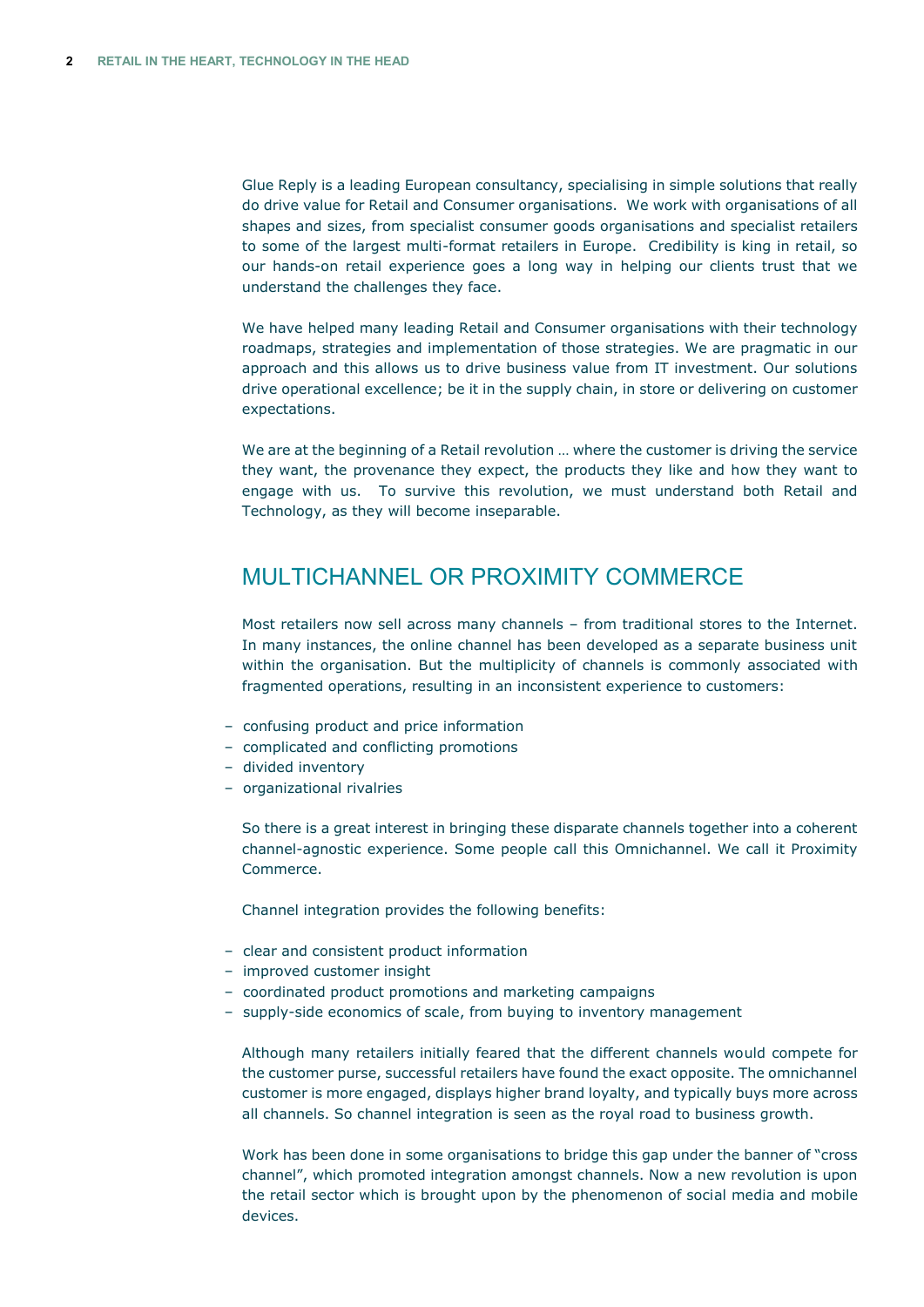The customer expectations have shifted in terms of online experience and they expect the same quality service wherever they choose to engage with the retailer. This yet again results in a gap between user expectations and their experience and raises questions of: Why am I unable to get the same in-store discounts as online? Why can't I return my online purchase in the store? Why can't you deliver this to my home, you do online?

At Glue Reply, we believe it is no longer about the channel, it's about the 'conversation' and the dialogue that a customer has with the retailer and their personal network in the run up to a purchase. Proximity Commerce is a proposition that bridges that gap, enabling your customers to get a more engaging shopping experience that will ensure that they get the best deals and become loyal to your brand. Proximity Commerce is when the customer has full control of when and where they make their purchasing decision either at home, online or on the go and whom they choose to involve. The retailer that enables this conversation will better understand their customers' needs and build long-term relationships.

We have worked with the biggest brands in Europe, helping them deliver multichannel solutions that consider the conversation and not just the channel. We are able to design, develop and deliver the most relevant architecture that supports your business vision.

# CAPABILITY LED ARCHITECTURE

Successful IT strategies have two fundamental attributes:

- They are driven by the business strategy
- They enable change

Having these attributes will help ensure that investment in IT delivers tangible business benefit now, and in the future.

At the heart of leading IT strategies is a long-term business aligned IT roadmap, directing all to a common goal. It is this common purpose, the long-term view and our simple framework, which provides a foundation to plan and execute change.

Being able to asses the impact of change, whether it be an external economic condition, an aging technology or a change in process, is crucial to rapid assessment and a change of course.

In order to better align your technology to your business strategy, Glue Reply employs the use of Capability Led Architecture. The process of Capability Led Architecture consists of four main steps:

- 1. Business goals and objectives are clarified. These are quantified goals and objectives enabling the measurement of success and the assessment of change
- 2. Business capabilities identified. These capture the business capabilities required to delivery the business goals and analyse the transition required
- 3. Technology response. A simple assessment of the systems and technology development required to deliver the required capabilities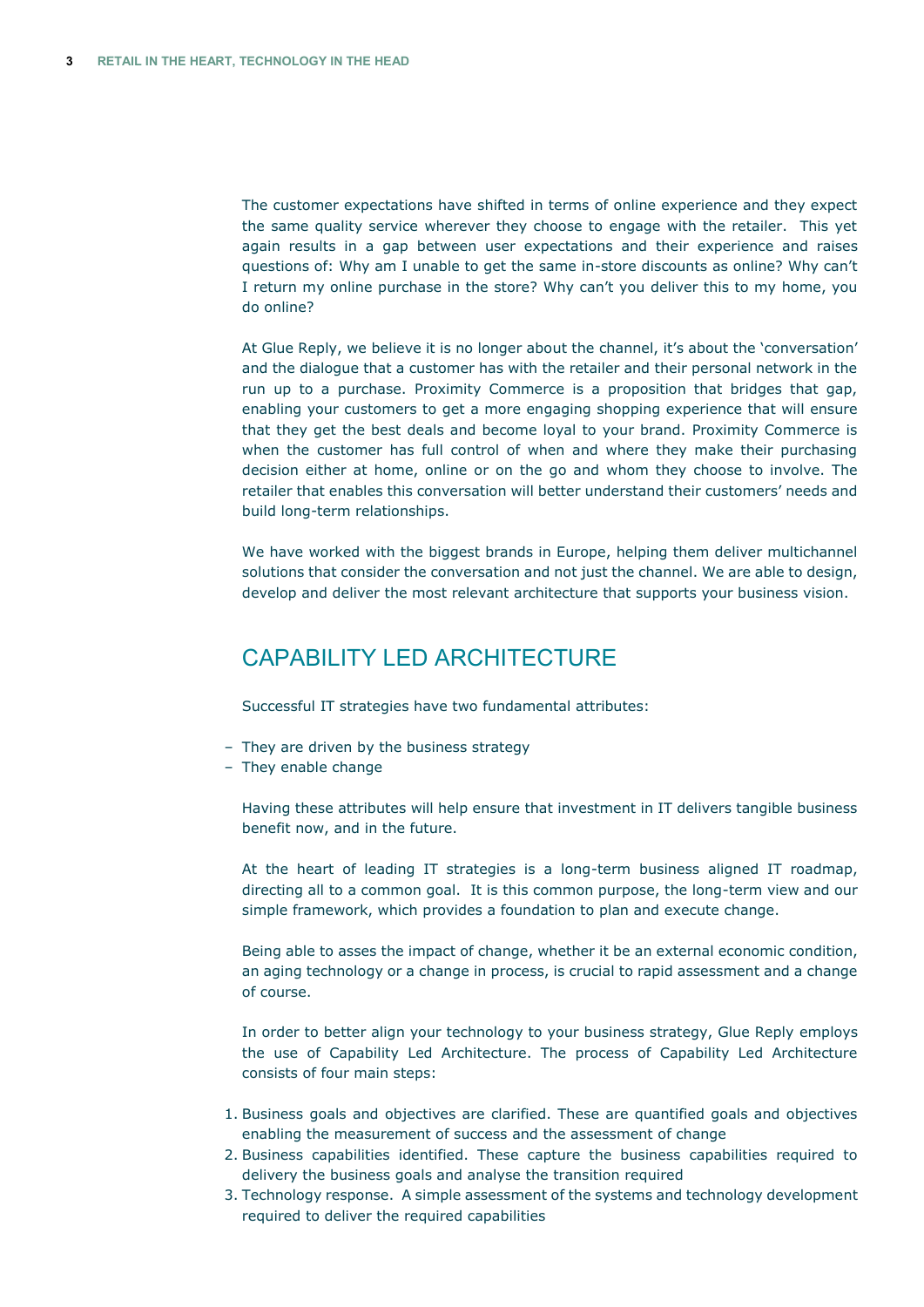4. Roadmap defined. The building of a business-aligned IT Roadmap

Capability architecture is not about the best IT, but the most appropriate. This approach ensures that the IT Roadmap is highly focused on the organisational business strategy. Consolidation, prioritisation and implementation of projects can therefore be done in the most sensible manner.

An IT foundation derived from the business-aligned IT Roadmap enables technology to react quickly to the ever-changing business requirements and re-align as strategic objectives change. This approach gives our clients an agile technology response to business changes and ensures that the gap between business and technology is kept at a minimum. As a result our clients can gain strategic edge and market share through insightful planning and agility.



## INTEGRATION EXCELLENCE

Technology is a ubiquitous part of our lives, so much so that we don't even notice the integration of our personal IT. It is fully integrated by design and often we don't appreciate this excellence in technology due to simple user-centric design and interfaces.

As a retailer striving to exceed customer expectations, we need to achieve an even greater level of integration and user-centric design so the IT empowers the business to collaborate and quickly deliver change through new-found perspectives.

Integration Excellence is an absolute necessity if retailers are to make the most of today and future-proof the business. Glue Reply puts integration at the core of what it does. We have a dedicated Integration Excellence function within our business, and have spent over the last ten years building best-of-breed templates and processes for implementing system interfaces.

We deliver integration projects quickly and to a high quality, whether we buy, build or do both. Our approach with integration reduces the risks associated with the implementation of technology projects and brings project success rates up.

Glue Reply's Integration Excellence can help your organisation to:

- ‒ Capitalise on the technology investments such as Enterprise Service Bus
- ‒ Implement service-enabled integration to drive re-use and standardisation within the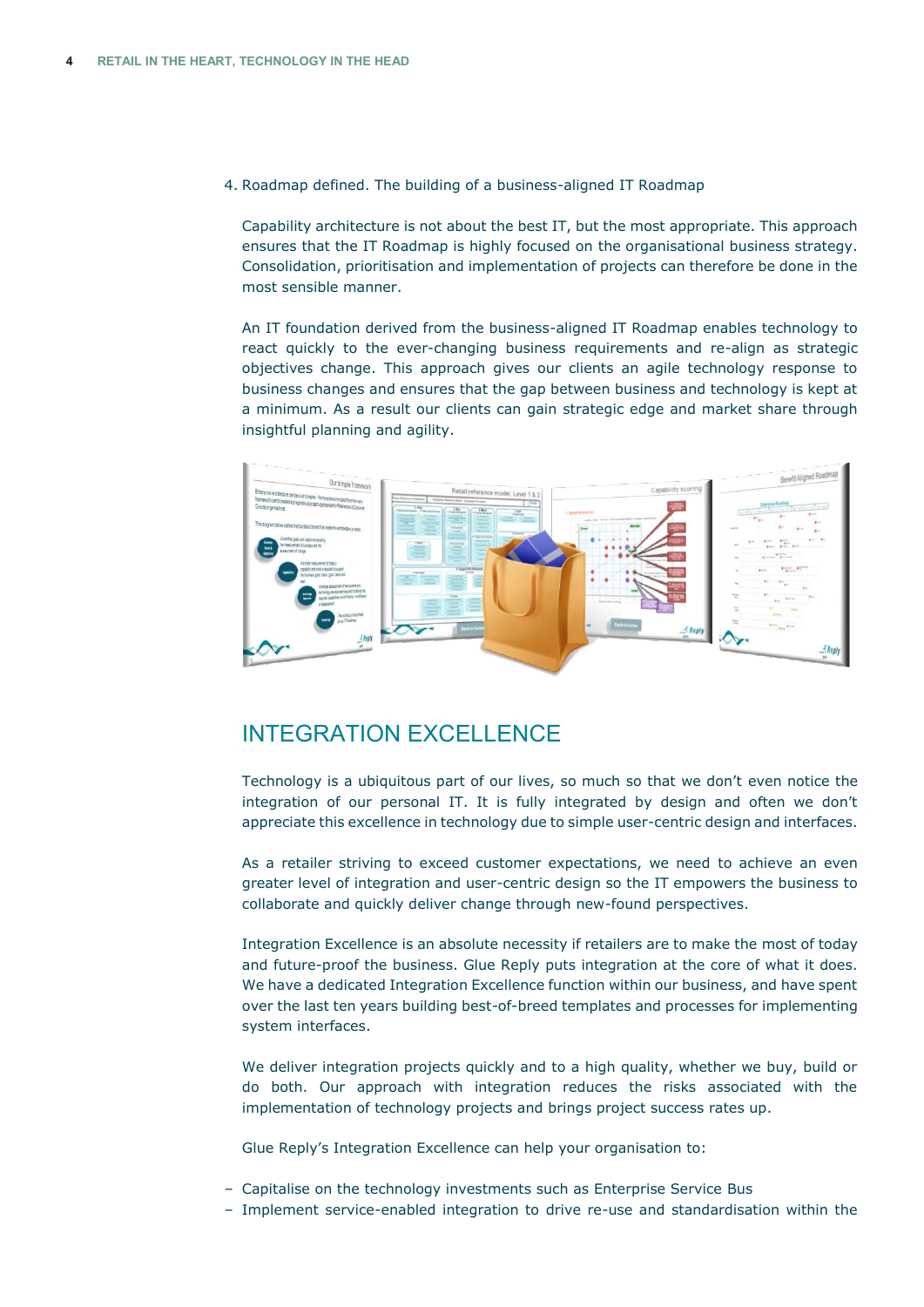organisation

- ‒ Promote underlying architectural patterns through the use of methods, frameworks and accelerators that ensure quality and speed of SOA deployment
- ‒ Establish an integration centre of excellence within your organization using the Glue Reply Competency Centre Framework

Our ethos of working closely with our clients to 'coach' as well as 'consult' means that once we complete the design and architecture, we work with you to ensure that you have all the right skills to keep Integration Excellence evolving.

# DRIVING VALUE FROM DATA

What really makes a difference is data that is accessible, informative and timely. The sheer volume of data open to a business to exploit has soared, and generates a real opportunity to create competitive advantage.

Data underpins every operational, planning and strategic decision your company makes. If your data is wrong or incomplete then your business decisions are at risk.

All too often data management as well as data & BI have been deemed technical terms and delivered as such, however it is the business that gains true benefit from accurate, timely and relevant data. We help your organisation to:

- ‒ Understand your data what it is and where it is
- Understand the quality of your data
- ‒ Understand how data can be exploited

We link business intelligence and data quality very closely, as there is very little value in doing sophisticated BI if data quality is poor and vice versa. We are able to help you understand the impact data quality has on your organisation.

This approach allows for an IT Roadmap to be developed towards Total Data visibility and ensures that technological response de-mystifies data to the business users.

Data is a constantly evolving aspect of any organisation and the only way to keep it accurate and under control is via continuous management. Glue Reply has a Data Competency Centre where our consultants work with your organisation to set up a governance framework and provide specialist skills to support the development of data management capabilities.

Glue Reply is able to provide services around:

- ‒ Business Intelligence All aspects of Business Intelligence from strategy and architecture definition through design and build as well as governance and operational management.
- ‒ Data Foundation An assessment of an organisation's data and information management needs from a tools and technology perspective
- ‒ Master Data Management Strategy definition, securing business buy-in, architectural definition, roadmap planning, technology selection and Proof of Concept definition for Master Data
- ‒ Data & Information Architecture Covers all aspects of data and information